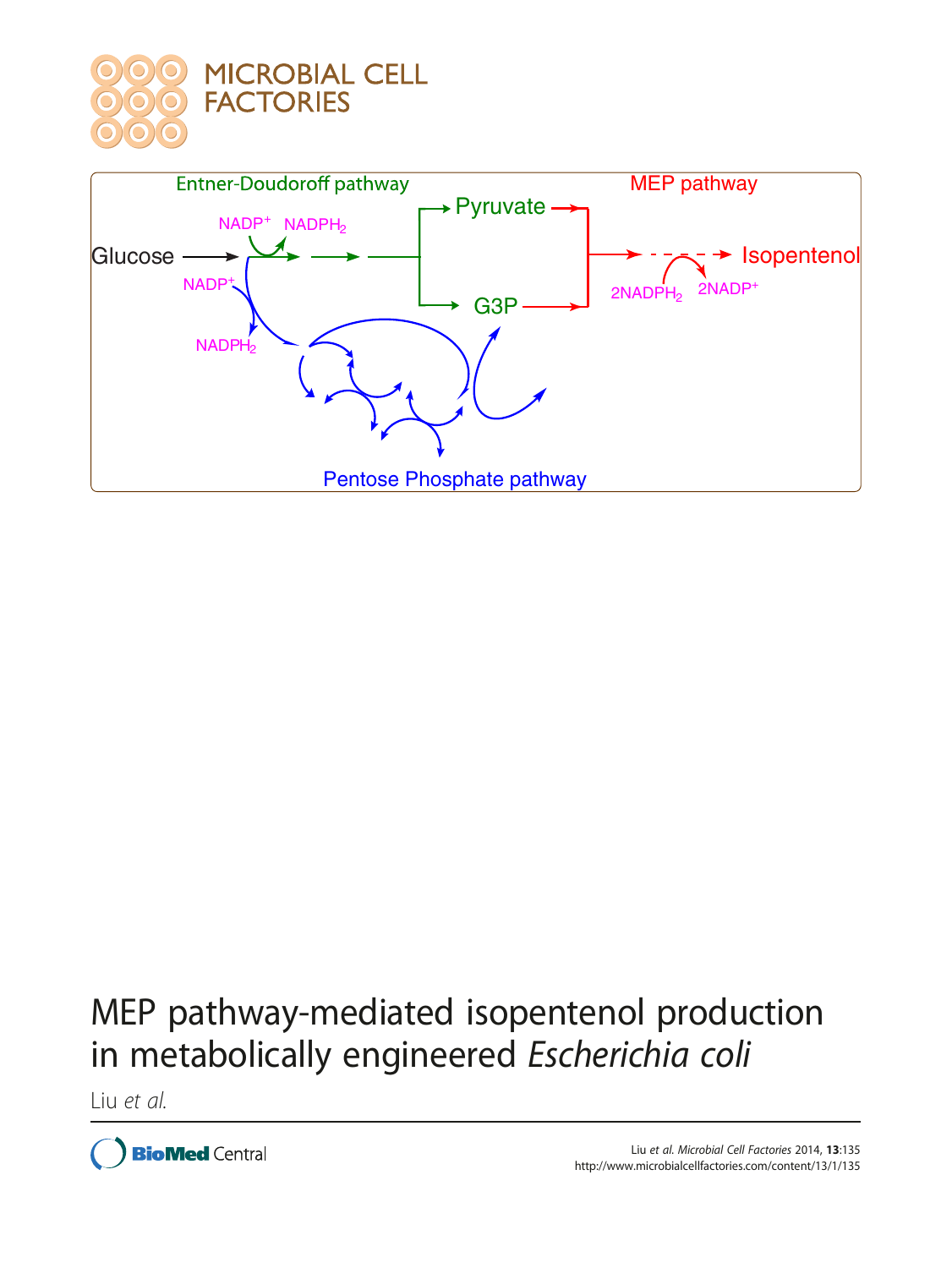## **RESEARCH RESEARCH CONSUMING ACCESS**



## MEP pathway-mediated isopentenol production in metabolically engineered Escherichia coli

Huaiwei Liu<sup>1,2†</sup>, Yang Wang<sup>1,2†</sup>, Qiang Tang<sup>1,2</sup>, Wentao Kong<sup>1,2</sup>, Wook-Jin Chung<sup>3</sup> and Ting Lu<sup>1,2,4\*</sup>

## Abstract

**Background:** Isopentenols, such as prenol and isoprenol, are promising advanced biofuels because of their higher energy densities and better combustion efficiencies compared with ethanol. Microbial production of isopentenols has been developed recently via metabolically engineered E. coli. However, current yields remain low and the underlying pathways require systematic optimization.

Results: In this study, we targeted the E. coli native 2-methyl-(D)-erythritol-4-phosphate (MEP) pathway and its upstream glycolysis pathway for the optimization of isopentenol production. Two codon optimized genes, nudF and yhfR from Bacillus subtilis, were synthesized and expressed in E. coli W3110 to confer the isopentenol production of the strain. Two key enzymes (IspG and Dxs) were then overexpressed to optimize the E. coli native MEP pathway, which led to a significant increase (3.3-fold) in isopentenol production. Subsequently, the glycolysis pathway was tuned to enhance the precursor and NADPH supplies for the MEP pathway by activating the pentose phosphate pathway (PPP) and Entner-Doudoroff pathway (ED), which resulted in additional 1.9 folds of increase in isopentenol production. A 5 L-scale batch cultivation experiment was finally implemented, showing a total of 61.9 mg L<sup>-1</sup> isopentenol production from 20 g  $L^{-1}$  of glucose.

Conclusion: The isopentenol production was successfully increased through multi-step optimization of the MEP and its upstream glycolysis pathways. It demonstrated that the total fluxes and their balance of the precursors of the MEP pathway are of critical importance in isopentenol production. In the future, an elucidation of the contribution of PPP and ED to MEP is needed for further optimization of isopentenol production.

Keywords: Isopentenol, MEP pathway, Entner-Doudoroff pathway, Pentose phosphate pathway (PPP), Escherichia coli, Metabolic engineering

## Background

The growing global demand for energy, continuing concerns about the environment and the increasing cost of fossil fuels have called for the development of new forms of energy [\[1,2\]](#page-6-0). The microbial production of bio-based fuels and chemicals from biomass has recently become as a promising, sustainable solution to this need [[3,4\]](#page-7-0). Early efforts in biofuel production have focused on improving the yield of ethanol made from the fermentation of plant sugars, and have shown a great success [\[5,6\]](#page-7-0).

Recently, microbial production of advanced biofuels, such as butanol and isobutanol, is being increasingly explored due to the facts that advanced biofuels have higher energy contents and, more importantly, are more compatible with existing engines and fuel distribution infrastructures [[7-9\]](#page-7-0). One class of such advanced biofuels is isopentenols, including prenol and isoprenol, which have better combustion efficiencies than ethanol and better octane numbers that are more similar to that of gasoline compared with ethanol [\[10](#page-7-0)].

Isopentenol production using engineered microbes was first reported in 2007 by Withers and co-workers [[11](#page-7-0)]. Through the enrichment of a library of genomic DNA from Bacillus subtilis, the authors discovered two genes  $(yh\text{fR}$  and  $nu\text{dF})$  that encode enzymes that function directly on the prenyl diphosphate precursors, isopentenyl pyrophosphate (IPP) and dimethylallyl pyrophosphate



© 2014 Liu et al.; licensee BioMed Central Ltd. This is an Open Access article distributed under the terms of the Creative Commons Attribution License [\(http://creativecommons.org/licenses/by/4.0\)](http://creativecommons.org/licenses/by/4.0), which permits unrestricted use, distribution, and reproduction in any medium, provided the original work is properly credited. The Creative Commons Public Domain Dedication waiver [\(http://creativecommons.org/publicdomain/zero/1.0/](http://creativecommons.org/publicdomain/zero/1.0/)) applies to the data made available in this article, unless otherwise stated.

<sup>\*</sup> Correspondence: [luting@illinois.edu](mailto:luting@illinois.edu) †

Equal contributors

<sup>&</sup>lt;sup>1</sup>Department of Bioengineering, University of Illinois at Urbana-Champaign, Urbana IL61801, USA

<sup>&</sup>lt;sup>2</sup>Institute for Genomic Biology, University of Illinois at Urbana-Champaign, Urbana IL61801, USA

Full list of author information is available at the end of the article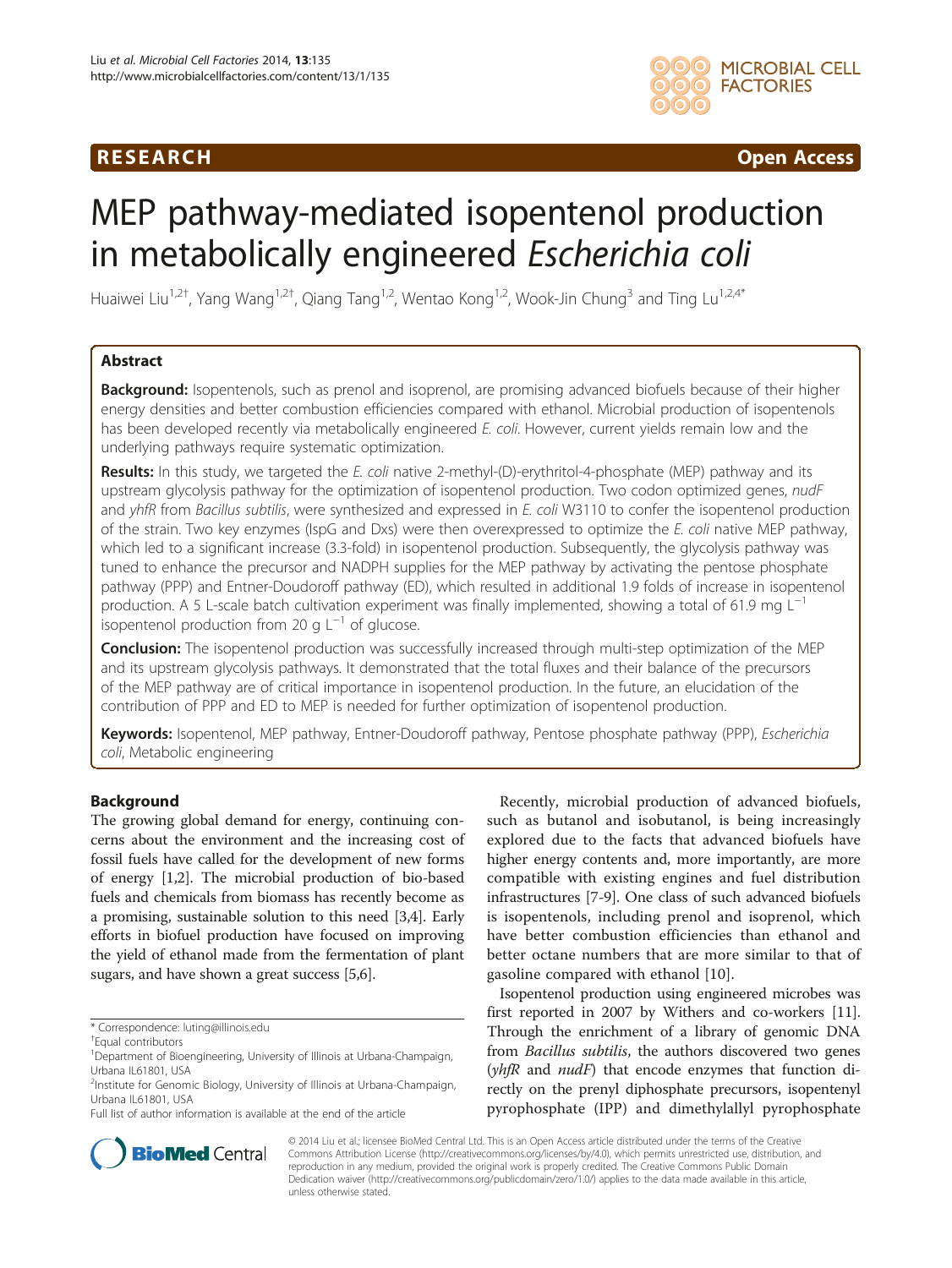<span id="page-2-0"></span>(DMAPP) and convert them to isopentenols. In 2012, Chou and Keasling reported another gene nudB which encodes an enzyme capable of converting prenyl diphosphate precursors to isopentenols [[10](#page-7-0)]. Overexpression of these genes along with the introduction of a heterologous mevalonate-dependent pathway (MVA) in E. coli has resulted in successful isopentenol production [\[10-12](#page-7-0)]. In addition to the MVA pathway, the E. coli native MEP pathway also holds the potential to be exploited for isopentenol production. Indeed, several attempts have been made for successful biosynthesis of other forms of isoprenoids including taxadiene through the E. coli native MEP pathway [[13-15](#page-7-0)]. Up to date, reported isopentenol production via the MVA pathway is much higher than that via the MEP pathway. On the other hand, there are advantages in using the MEP pathway: According to the stoichiometry and redox balance analysis by a previous study [\[16\]](#page-7-0), MEP is energetically more balanced and theoretically more efficient than MVA in converting sugars or glycerol to isoprenoid. In addition, due to the inherent presence of the MEP pathway, it requires fewer heterologous genes to be introduced.

We were therefore motivated in this work to increase the isopentenol production of engineered E. coli by optimizing its inherent MEP pathway (Figure 1). We first synthesized two codon optimized genes, nudF and yhfR from B. subtilis, and expressed them in our expression host E. coli W3110 to confer its production of isopentenols including both prenol and isoprenol. We then overexpressed two key enzymes (IspG and Dxs) to optimize the native E. coli MEP pathway, leading to a significant increase in isopentenol titer. To further maximize the isopentenol productivity, we enhanced the precursor and NADPH supplies needed for the MEP pathway by activating the pentose phosphate pathway (PPP) and Entner-Doudoroff (ED) pathway through the disruption of the *E. coli* phosphoglucose isomerase gene  $(pgi)$ . To evaluate the efficacy of our multi-step optimization of isopentenol production, we finally implemented a 5 Lscale laboratory batch fermentation using the optimal strain identified.

## Results and discussion

## Expression of nudF and yhfR in E. coli W3110

To enable a successful isopentenol production in E. coli, two genes, *nudF and yhfR* from *Bacillus subtilis*, were identified as heterologous enzyme genes for direct conversion of IPP and DMAPP into isoprenol and prenol respectively. However, due to the different codon usages of E. coli and B. subtilis, the codon adaption indexes (CAI) of the wild-type yhfR (GeneBank: CP002906.1) and *nudF* (GeneBank: CP003329.1) genes for the host E. coli W3110 are only 0.31 and 0.25 respectively [\[17](#page-7-0)]. To address the potential low expression issue in the



E. coli host, the ORF sequences of these two genes were optimized to achieve a CAI of 1.0 for both (See Additional file [1](#page-6-0)). The optimized  $yhfR$  and  $nudF$  genes were then synthesized, ligated into the expression vector pACYCduet, and subsequently introduced into E. coli W3110 (DE3) for isopentenol production. GC analysis results showed that, after 48 h of cultivation in M9 medium containing yeast extract and glucose, the strain  $E$ .  $\text{coli W3110}$  $(DE3)/pACYC\text{-}yhfR$  produced a tiny amount of isoprenol and prenol (<1 mg  $L^{-1}$ ) (Figure [2](#page-3-0), EWIP1). In contrast, the strain E. coli W3110 (DE3)/pACYC-nudF produced 2.6 mg L<sup>-1</sup> prenol and [2](#page-3-0).2 mg L<sup>-1</sup> isoprenol (Figure 2, EWIP2). No isoprenol or prenol production was detected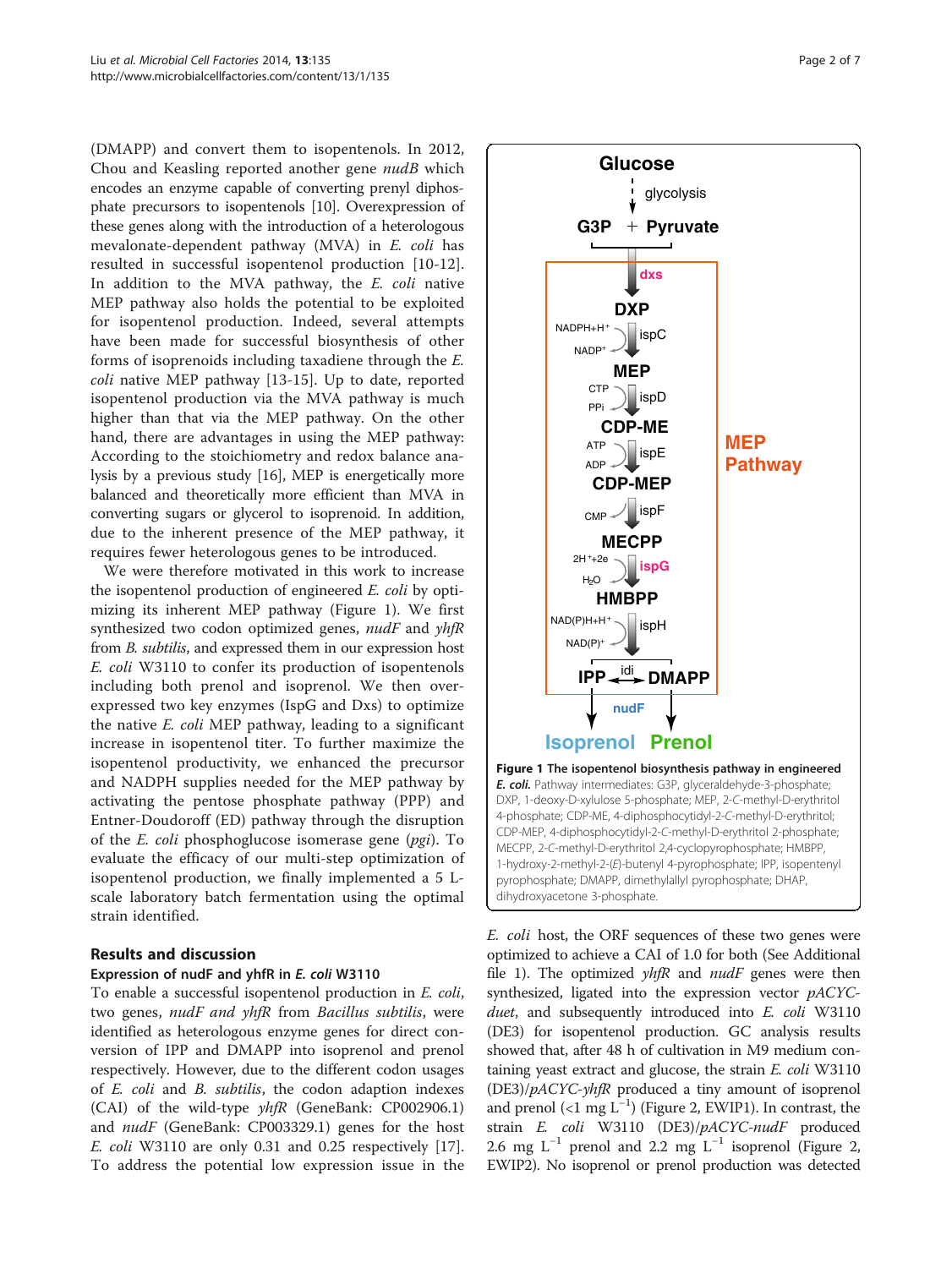<span id="page-3-0"></span>in the control strain that harbors the empty vector pACYCduet (Figure 2, Control). These results supported the earlier shown feasibility of producing isopentenol in E. coli and also suggested that NudF is a more effective enzyme than yhfR in isopentenol production.

## Optimization of MEP pathway for increased isopentenol production

To elevate isopentenol production, the upstream MEP pathway was targeted for optimization. In a recent study, Zhou et al. showed that overexpression of the E. coli HMBPP synthase gene  $(ispG)$  can increase the isoprenoid production by reducing MECPP efflux, i.e., the rate of MECPP transport out of the cell [\[18](#page-7-0)]. Based on this finding, the  $ispG$  gene was cloned and ligated into pACYC-nudF, resulting in a plasmid denoted as pACYCispG-nudF. An overexpression experiment of the E. coli W3110 (DE3)/pACYC-ispG-nudF showed that ispG co-expression led to a 1.6-fold increase in isopentenol production (Figure 2, EWIP 3).

Additionally, two recent studies have shown that overexpression of the DXP synthase gene dxs is able to enhance the metabolic flux of the MEP pathway and hence isoprenoid production [[19,20\]](#page-7-0). Encouraged by these results, we further over-expressed the *dxs* gene along with  $ispG$ and  $nudF$  in E. coli W3110 (DE3). Encouragingly, the new strain resulted in an additional 2.1-fold increase in isopentenol production (Figure 2, EWIP 4).



## Tuning the glycolysis pathway to maximize the isopentenol production

To further increase the isopentenol production of our engineered strains, we traced back to the precursor supplies of the MEP pathway and examined their roles in influencing the overall isopentenol production.

As shown in the first step of MEP pathway in Figure [1](#page-2-0), one mole of deoxyxylulose-5-phosphate (DXP) is formed from the equimolar condensation of glyceraldehyde-3 phosphate (G3P) and pyruvate. This suggests that limitations in G3P or pyruvate or their imbalance may reduce DXP formation and hence hinder isopentenol production [[21](#page-7-0)]. In wild-type *E. coli* strains, glucose is metabolized mainly through the Embden-Meyerhof-Parnas pathway (~70%) and partially through Pentose Phosphate Pathway  $(\sim 30\%)$  $(\sim 30\%)$  $(\sim 30\%)$  as depicted in Figure 3 (panel A). Both of the pathways lack the control of pyruvate and G3P productions, which may imply an imbalanced G3P-pyruvate ratio. Indeed, a couple of previous studies have supported this speculation [\[22,23\]](#page-7-0): They showed that re-balancing the pyruvate and G3P pools via the modification of the EMP pathway can increase the isoprenoid production significantly.

Meanwhile, there is an additional glycolytic pathway responsible for glucose metabolism in E. coli–the Enter-Doudoroff pathway [\[24,25\]](#page-7-0). The ED pathway is silent in native E. coli strains consuming glucose but it is capable of simultaneous production of pyruvate and G3P because the pathway generates the two precursors concurrently with a common cleavage reaction (Figure [3](#page-4-0), panel B). Therefore, compared with the EMP pathway, the ED pathway is a potentially more appealing route for supplying the precursors of the MEP pathway.

In addition, NADPH supply is another factor that influences the efficiency of the MEP pathway. This is because two moles of NADPH are needed in order to produce one mole of isoprenoid unit (Figure [1\)](#page-2-0). A recent study has indeed proven that enhancing the carbon flux to the PPP pathway, the major NADPH producing system in E. coli, can increase isoprenoid production [[26](#page-7-0)].

Taking into account both the precursor balance and NADPH supply, we decided to shunt the glucose metabolism from EMP to PPP and ED to maximize our isopentenol production. To this end, we blocked the EMP by disrupting the *pgi* gene in *E. coli* W3110, out of the reason that *pgi* disruption can completely channel the glucose metabolic flux to PPP (~90%) and ED (~10%) from EMP [\[27-29](#page-7-0)]. Shaking flask cultivation experiments showed that it significantly increased the isopentenol production to 30.0 mg  $L^{-1}$ (Figure 2, EWIP5), 1.9 fold higher than the strain EWIP4.

We also replaced the native promoter of edd-eda operon (eddp1) by a strong inducible Trc promoter in E. coli W3110 $\Delta$ pgi (DE3) chromosome with the goal of altering the carbon flux between PPP and ED. However,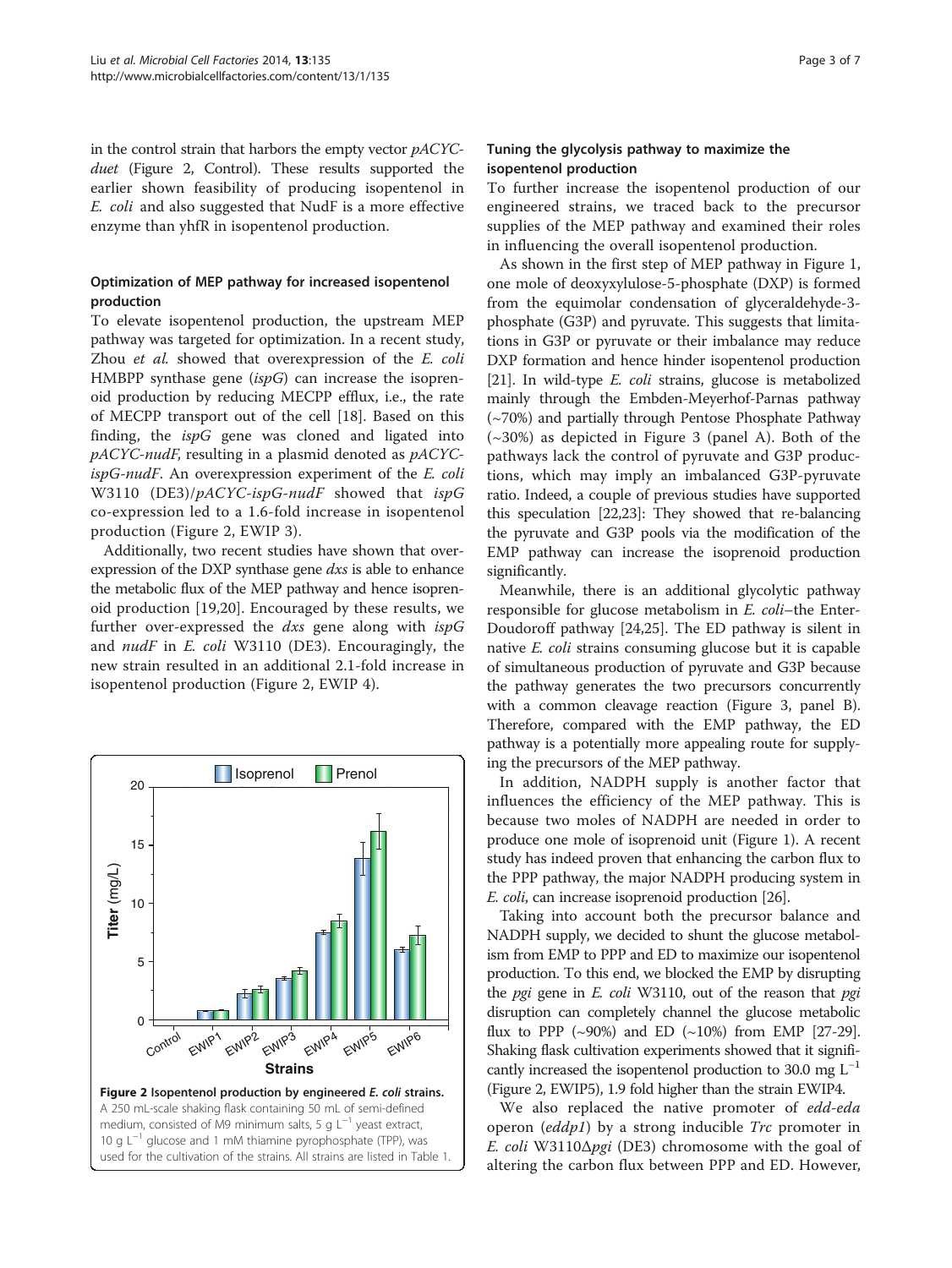<span id="page-4-0"></span>

this modification severely affected cellular growth and glucose consumption and caused a decrease in isopentenol production (Figure [2,](#page-3-0) EWIP6). One possible reason is the reduction of total NADPH production—two moles of NADPH production from the PPP pathway compared with one mole of NADPH via ED from one mole of glucose. Future studies in the impacts of EMP blockage and eddp1 replacement are needed for further optimization of isopentenol production. In addition, a comprehensive study on the alteration of metabolic flux upon EMP blockage and eddp1 replacement will be also valuable in order to elucidate the PPP and ED contributions to MEP pathway and isopentenol production.

#### Lab-scale batch production of isopentenols

To evaluate the outcome of our multi-step optimization of isopentenol production, a 5 L-scale laboratory batch reactor was used for fermentation. Our most optimized strain, EWIP5, was grown in 2 L M9 minimal salts medium containing 5 g  $L^{-1}$  yeast extract and 20 g  $L^{-1}$  glucose. Our fermentation results (Figure 4) showed that glucose was completely consumed at hour 24 and 23.7 mg L−<sup>1</sup> of prenol and 16.2 mg  $L^{-1}$  of isoprenol were produced. However, the prenol and isoprenol levels continued to increase and reached 35.2 mg L<sup>-1</sup> and 26.7 mg L<sup>-1</sup> at hour 48. We speculate that the additional isopentenol production after glucose depletion was due to the consumption of yeast extract and/or other secondary metabolites (such as acetic acid) produced from glucose.

### Conclusions

In this paper, we have successfully exploited the E. coli native MEP pathway for the production of isopentenols including prenol and isoprenol. We chose MEP instead of MVA as the optimization target because the former is more energetically balanced and theoretically more efficient than the latter in converting sugars or glycerol to isoprenoid according to the stoichiometry and redox balance analysis [[16\]](#page-7-0). To achieve our goal, multi-step optimizations were employed to increase isopentenol production: The expression of codon-optimized nudF in E. coli W3110 led to the production of both isoprenol and prenol; overexpression of the HMBPP synthase gene  $ispG$  and DXP synthase gene  $dx$ s resulted in an additional 3.3-fold increase in isopentenols production; and shunting the glycolysis from EMP to PPP and ED led to another 1.9-fold increase. Through the multi-step optimizations, the resulting strain was able to produce isopentenols at a level of 61.9 mg  $L^{-1}$ .

It is also worthy to notice that the blocking of EMP to channel glucose metabolism via PPP and ED explored here provided a more balanced precursor pool for the



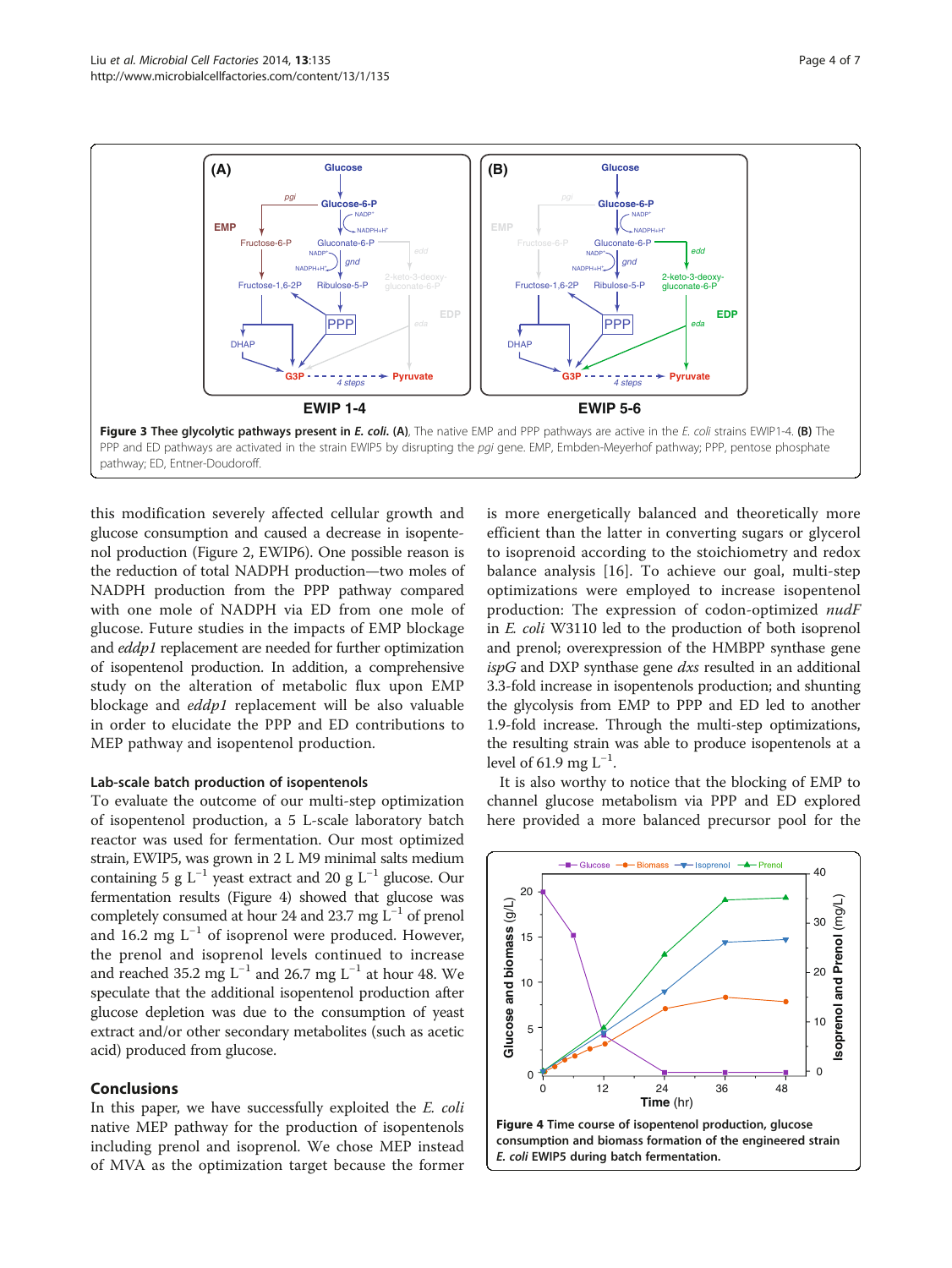<span id="page-5-0"></span>Table 1 Strains and plasmids used in this work

| Plasmid/strain      | <b>Function/characteristic</b>                                        | Resource/reference |
|---------------------|-----------------------------------------------------------------------|--------------------|
| pACYC-yhfR          | yhfR expression vector                                                | This work          |
| pACYC-nudF          | nudF expression vector                                                | This work          |
| pACYC-ispG-nudF     | ispG and nudF co-expression vector                                    | This work          |
| pACYC-dxs-ispG-nudF | dxs, ispG and nudF co-expression vector                               | ATCC No. 27325     |
| W3110               | E. coli W3110 F <sup>-</sup> , $\lambda$ <sup>-</sup> IN (rrnD-rrnE)1 | ATCC No. 27325     |
| $\Delta$ pgi        | E. coli W3110 $\Delta$ pgi                                            | This work          |
| Δpqi Δeddp1::pTrc   | E. coli W3110 ∆pgi ∆eddp1::pTrc                                       | This work          |
| EWIP1               | E. coli W3110 (DE3)/pACYC- yhfR                                       | This work          |
| EWIP <sub>2</sub>   | E. coli W3110 (DE3)/pACYC-nudF                                        | This work          |
| EWIP3               | E. coli W3110 (DE3)/pACYC-ispG-nudF                                   | This work          |
| EWIP4               | E. coli W3110 (DE3)/pACYC-dxs-ispG-nudF                               | This work          |
| EWIP5               | E. coli W3110 (DE3) Apgi/pACYC-dxs-ispG-nudF                          | This work          |
| EWIP6               | E. coli W3110 (DE3) Apgi Aeddp1::pTrc/pACYC-dxs-ispG-nudF             | This work          |

MEP pathway. Although further studies are required to elucidate the exact contributions of PPP and ED to isopentenol production, this strategy may serve as a novel approach for further optimization of MEP-dependent isoprenoid biosynthesis. In the future, additional efforts, such as those on precursor balance and NADPH supply, are also needed for further improvement of the titer of isopentenols.

## Methods

### Strains and plasmids

All strains and plasmids used in this study are listed in Table 1. E. coli W3110 was purchased from ATCC (No. 27325), whereas E. coli W3110  $\Delta pgi$  was constructed by deleting pgi gene in it. The pgi gene disruption cassette was amplified with primers Pgi-KF and Pgi-KR (Table 2) using pKD3 as template. The *eddp1* replacement with  $pTrc$ 

promoter was carried out using the cassette amplified with primers Eddp1-KF and Eddp1-KR and pKD4 as template. The plasmid pKD46 was used as the Red recombinase expression vector while pCP20 was used to eliminate the resistance gene. Gene disruption and resistant gene elimination experiments were performed according to the protocols obtained from OPENWETWARE [\[30](#page-7-0)]. To express the relevant genes under the control of the T7 promoter, the 69734 λDE3 Lysogenization Kit (Novagen, EMD Millipore, U.S.) was used to integrate an  $\triangle$ DE3 prophage into the *E. coli* host chromosome.

The codon adaption indices (CAI) of the B. subtilis yhfR and *nudF* genes were analyzed using Optimizer [[17\]](#page-7-0). The codon-optimized sequences of yhfR and nudF were synthesized and ligated into pACYCDuet-1 by NdeI and BglII to construct pACYC-yhfR and pACYC-nudf, respectively. The

|  | Table 2 Primers used in this study |  |  |
|--|------------------------------------|--|--|
|--|------------------------------------|--|--|

| Name     | Sequence (5'-3')                                                                                                | <b>Function</b>                                     |
|----------|-----------------------------------------------------------------------------------------------------------------|-----------------------------------------------------|
| Dxs-F    | CGTCGGATCCATGAGTTTTGATATTGCCA                                                                                   | For PCR amplification of dxs                        |
| Dxs-R    | CGGGAATTCTTATGCCAGCCAGGCCTTG                                                                                    |                                                     |
| IspG-F   | CACGAGCTCAGGAGATATACCATGCATAACCAGGCTCCAAT                                                                       | For PCR amplification of ispG                       |
| $IspG-R$ | CGTGAGCTCTTATTTTTCAACCTGCTGAACGT                                                                                |                                                     |
| Eddp1-KF | TCTGCGCTTATCCTTTATGGTTATTTTACCGGTAACATGACA<br><b>TATGAATATCCTCCTTAGT</b>                                        | For PCR amplification of eddp1 replacement cassette |
| Eddp1-KF | CAATGATTCGATTTGTTACGCGTAACAATTGTGGATTCATTGTTTATTCCTCCTT<br>ACATTATACGAGCCGGATGATTAATTGTCAAGTGTAGGCTGGAGCTGCTTCG |                                                     |
| TrcIN-F  | GTGGCGATGATTACCCGTGA                                                                                            | For verification of eddp1 replacement with pTrc     |
| TrcIN-R  | GGTTACCGCATGCCAACTGC                                                                                            |                                                     |
| Pgi-KF   | CTTCTCAGAAGCGATTATTTCCGGTGAGTGGAAAGGTTATCATATGAATATCCTCCTTAGT                                                   | For PCR amplification of pai disruption cassette    |
| Pgi-KR   | TACCGTTACGGTCAACATACTTACCGTTGGACTCCATATTGTGTAGGCTGGAGCTGCTTCG                                                   |                                                     |
| Pgi-F    | <b>TACTCCAAAAACCGCATCAC</b>                                                                                     | For verification of pgi disruption                  |
| Pgi-R    | CGAAGAAGTTAGACAGCAGT                                                                                            |                                                     |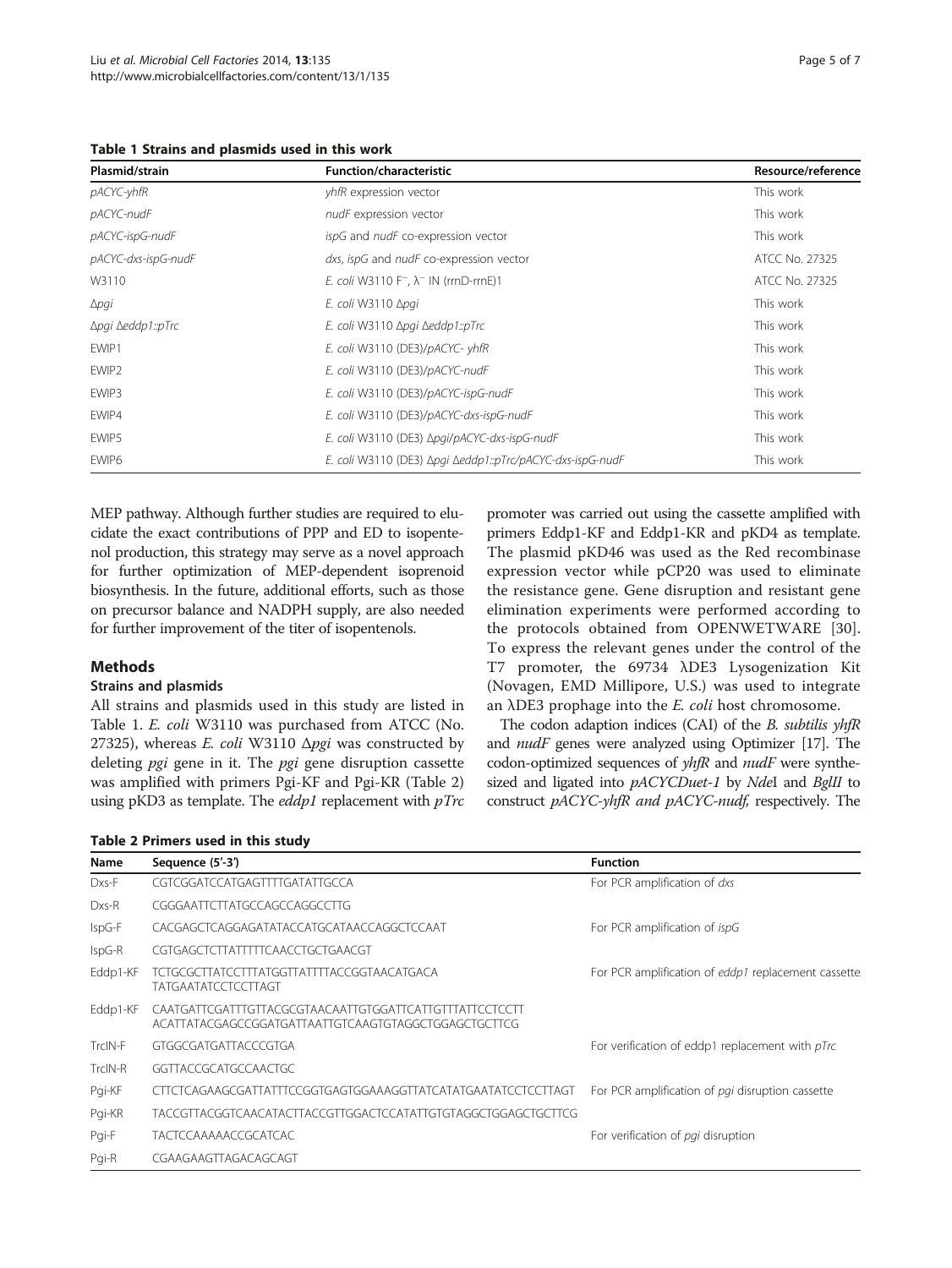<span id="page-6-0"></span>DXP synthase gene  $(dxs)$  was ligated into  $pACYC$ -nudf using NcoI and BamHI, followed by further ligation of the ispG with HindIII. The final plasmid was denoted as pACYC-dxs-ispG-nudF. All primers used for the construction of plasmids are listed in Table [2.](#page-5-0)

#### Culture conditions

A 250 mL shaking flask containing 50 mL of semi-defined medium, consisted of M9 minimum salts, 5 g  $L^{-1}$  yeast extract, 10 g L<sup>-1</sup> glucose and 1 mM thiamine pyrophosphate (TPP), was utilized for the cultivation of the isopentenol producing strains, chloramphenicol (35 mg mL<sup>-1</sup>) was also added into the medium. The shaking flask was inoculated with 1 mL of overnight culture and incubated with 150 rpm agitation at 37°C. 0.5 mM Isopropyl ßD-1-thiogalactopyranoside (IPTG) was added when the optical density  $(OD_{600})$  of the culture reached 0.3 AU. After IPTG addition, the culture was transferred into 30°C shaking incubator (150 rpm) for 48 h of cultivation.

For fermenter scale isopentenol production, a 5 L laboratory reactor containing 2 L medium was used. The 2 L fermentation medium contained M9 minimum salts, 5 g L<sup>-1</sup> yeast extract, 20 g L<sup>-1</sup> glucose and 1 mM TPP. Chloramphenicol was also added into the fermentation medium at the same time. Inoculant was prepared by introducing a single colony picked from an agar plate into 5 mL of LB medium containing chloramphenicol. The culture was grown at 37°C with 150 rpm agitation. After 12 h, the culture was transferred to 100 mL fresh LB medium containing chloramphenicol and was further cultured for another 12 h. The inoculant was then transferred into the fermentation vessel to initiate the batch fermentation (t = 0 h). When  $OD_{600}$  value reached 3.0 AU, 0.5 mM IPTG was added and the temperature was decreased to 34°C. The agitation speed was controlled by PID to maintain the dissolved oxygen (D.O.) at 20% air saturation. Foaming was controlled by addition of antifoam A whereas the pH was maintained at 7.0 by addition of 2 N  $H_2SO_4$  or NH<sub>4</sub>OH (28%).

#### Biomass analysis

Cellular growth was measured in terms of  $OD_{600}$ . For the calculation of biomass production, a standard curve of dry cell weight was correlated with  $OD_{600}$ . Samples were collected in 2 mL pre-weighed pre-dried centrifuge tubes and were pelleted at  $8,000 g$  for 10 minutes. After discarding the supernatant, the pellets were washed twice with distilled water and dried at 105°C. One  $OD_{600}$ unit was equivalent to 0.29 g  $L^{-1}$  of dry cell weight.

#### Metabolite analysis

For glucose analysis, each culture sample was pelleted by centrifugation and the collected supernatant was analyzed in Waters HPLC equipped with a Bio-Rad Aminex HPX-

87H Column (300 × 7.8 mm). The eluent (5 mM  $H_2SO_4$ ) was pumped at a flow rate of 0.4 mL min<sup>-1</sup>. The column temperature was maintained at 55°C and the peaks were detected using a Waters 2414 refractive index detector.

For isopentenol analysis, each sample was prepared by ethyl acetate extraction and only the upper layer was subject to GC analysis. The GC equipped with a flame ionization detector (FID) and a CP-FFAP CB capillary column (50 m × 0.25 mm; 0.2 μm film thickness) was applied. The oven temperature was initially held at 50°C for 1 min, then raised with a gradient of  $5^{\circ}$ C/min until reaching 100°C, and finally programmed to 150°C at 25°C/min, then hold for 5 min. Nitrogen was used as the carrier gas. The injector and detector were held at 250°C and 270°C, respectively. This method can separate isoprenol and prenol efficiently, the isoprenol peak appeared at 13.9 min while the prenol peak appeared at 15.3 min.

#### Additional file

[Additional file 1:](http://www.microbialcellfactories.com/content/supplementary/s12934-014-0135-y-s1.pdf) Codon-optimized sequence of yhfR, Codonoptimized sequence of nudF.

#### Abbreviations

pgi: Phosphoglucose isomerase gene; ispG: HMBPP synthase gene; dxs: DXP synthase gene; MEP: 2-methyl-(D)-erythritol-4-phosphate; PPP: Pentose phosphate pathway; ED: Entner-Doudoroff; EMP: Embden-Meyerhof-Parnas; IPP: Isopentenyl pyrophosphate; DMAPP: Dimethylallyl pyrophosphate; MVA: Mevalonate-dependent pathway; G3P: Glyceraldehyde-3-phosphate; CAI: Codon adaption index; TPP: Thiamine pyrophosphate; IPTG: ßD-1 thiogalactopyranoside; FID: Flame ionization detector.

#### Competing interests

The authors declare that they have no competing interests.

#### Authors' contributions

TL, WC and HL designed the study, HL and YW carried out the strain and plasmid construction and the culture experiments, QT and WK participated in the plasmid construction, and HL and TL wrote the manuscript. All authors read and approved the final manuscript.

#### Acknowledgements

This work was supported by TL's startup fund from the University of Illinois at Urbana-Champaign.

#### Author details

<sup>1</sup>Department of Bioengineering, University of Illinois at Urbana-Champaign, Urbana IL61801, USA. <sup>2</sup>Institute for Genomic Biology, University of Illinois at Urbana-Champaign, Urbana IL61801, USA. <sup>3</sup>Energy and Environment Fusion Technology Center (E2FTC), Department of Energy and Biotechnology (DEB), Myongji University, Yongin-si, Gyeonggi-do 449-728, Republic of Korea. <sup>4</sup> Department of Physics, University of Illinois at Urbana-Champaign, Urbana IL61801, USA.

#### Received: 19 May 2014 Accepted: 1 September 2014 Published online: 12 September 2014

#### References

- 1. Caspeta L, Nielsen J: Economic and environmental impacts of microbial biodiesel. Nat Biotechnol 2013, 31:789–793.
- 2. Wargacki AJ, Leonard E, Win MN, Regitsky DD, Santos CN, Kim PB, Cooper SR, Raisner RM, Herman A, Sivitz AB, Lakshmanaswamy A, Kashiyama Y, Baker D, Yoshikuni Y: An engineered microbial platform for direct biofuel production from brown macroalgae. Science 2012, 335:308-313.